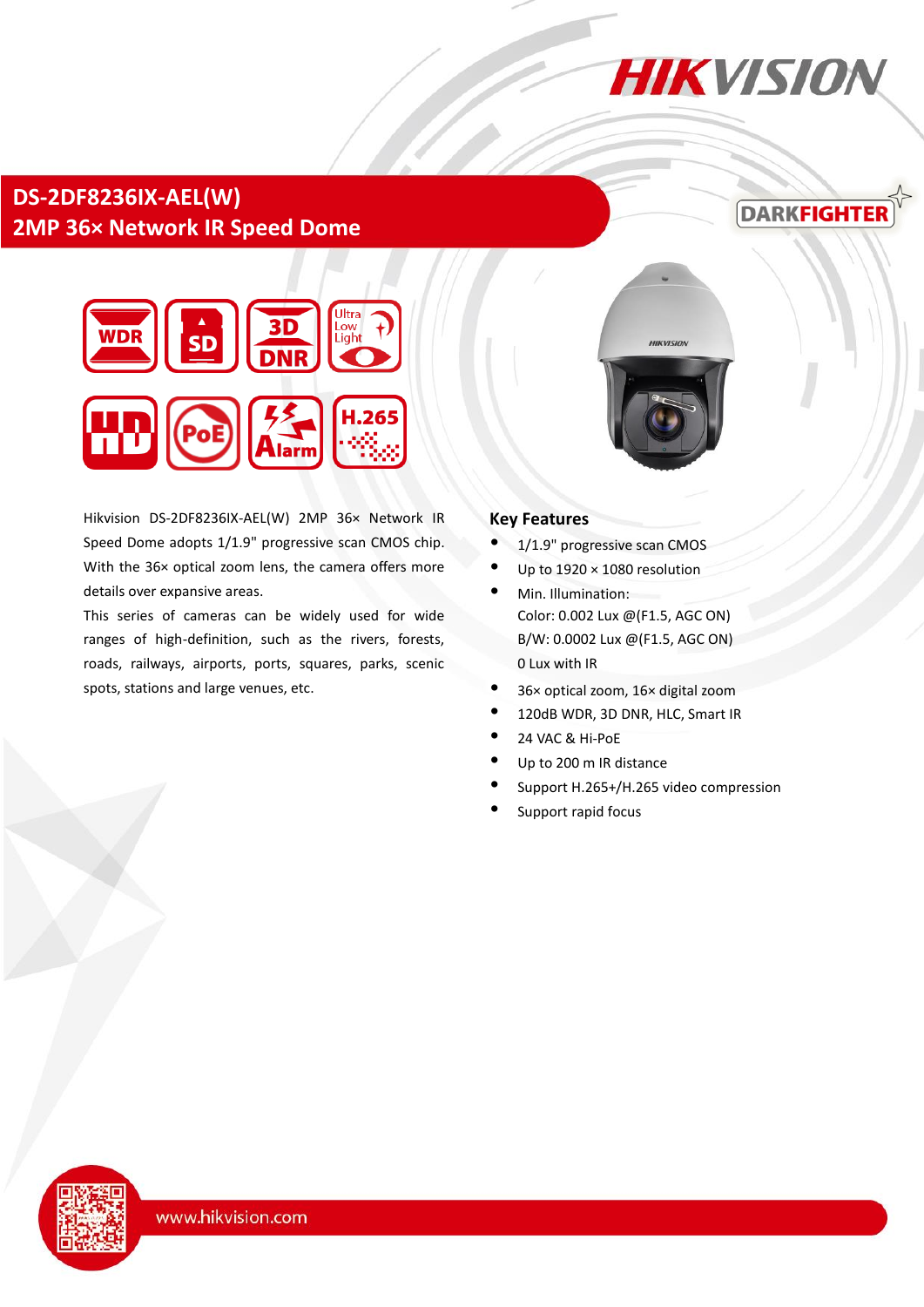

| Specification            |                                                                                                                                                               |  |  |
|--------------------------|---------------------------------------------------------------------------------------------------------------------------------------------------------------|--|--|
| <b>Camera Module</b>     | DS-2DF8236IX-AEL(W)<br>2MP 36x Network IR Speed Dome                                                                                                          |  |  |
| Image Sensor             | 1/1.9" progressive scan CMOS                                                                                                                                  |  |  |
| Min. Illumination        | Color: 0.002 Lux @(F1.5, AGC ON)<br>B/W: 0.0002 Lux @(F1.5, AGC ON)<br>0 Lux with IR                                                                          |  |  |
| <b>Shutter Time</b>      | 1/1 s to 1/30,000 s                                                                                                                                           |  |  |
| <b>White Balance</b>     | Auto/Manual/ATW (Auto-tracking White Balance)/Indoor/Outdoor/Fluorescent<br>Lamp/Sodium Lamp                                                                  |  |  |
| <b>AGC</b>               | Auto/Manual                                                                                                                                                   |  |  |
| Day & Night              | IR cut filter                                                                                                                                                 |  |  |
| Digital Zoom             | $16\times$                                                                                                                                                    |  |  |
| Privacy Mask             | 24 programmable privacy masks                                                                                                                                 |  |  |
| Focus Mode               | Auto/Semi-automatic/Manual                                                                                                                                    |  |  |
| 3D DNR                   | Support                                                                                                                                                       |  |  |
| <b>BLC</b>               | Support                                                                                                                                                       |  |  |
| <b>HLC</b>               | Support                                                                                                                                                       |  |  |
| <b>WDR</b>               | 120dB                                                                                                                                                         |  |  |
| <b>Optical Defog</b>     | Support                                                                                                                                                       |  |  |
| <b>EIS</b>               | Support                                                                                                                                                       |  |  |
| <b>Regional Exposure</b> | Support                                                                                                                                                       |  |  |
| <b>Regional Focus</b>    | Support                                                                                                                                                       |  |  |
| Rapid Focus              | Support                                                                                                                                                       |  |  |
| Lens                     |                                                                                                                                                               |  |  |
| Focal Length             | 5.7 mm to 205.2 mm, 36x Optical                                                                                                                               |  |  |
| Zoom Speed               | Approx.4.4 s (optical lens, wide-tele)                                                                                                                        |  |  |
| Field of View            | Horizontal field of view: 59.8° to 2.0° (wide-tele)<br>Vertical field of view: 33.6° to 1.1° (wide-tele)<br>Diagonal field of view: 68.6° to 2.3° (wide-tele) |  |  |
| <b>Working Distance</b>  | 10 mm to 1500 mm (wide-tele)                                                                                                                                  |  |  |
| Aperture Range           | F1.5 to F4.5                                                                                                                                                  |  |  |
| <b>PTZ</b>               |                                                                                                                                                               |  |  |
| Movement Range (Pan)     | 360° endless                                                                                                                                                  |  |  |
| Pan Speed                | Configurable, from 0.1°/s to 210°/s, Preset Speed: 280°/s                                                                                                     |  |  |
| Movement Range (Tilt)    | From -20° to 90°                                                                                                                                              |  |  |
| <b>Tilt Speed</b>        | Configurable, from 0.1°/s to 150°/s, Preset Speed: 250°/s                                                                                                     |  |  |
| Proportional Zoom        | Support                                                                                                                                                       |  |  |
| Presets                  | 300                                                                                                                                                           |  |  |
| Patrol Scan              | 8 patrols, up to 32 presets for each patrol                                                                                                                   |  |  |
| Pattern Scan             | 4 pattern scans, record time over 10 minutes for each scan                                                                                                    |  |  |
| Power-off Memory:        | Support                                                                                                                                                       |  |  |
| Park Action              | Preset/Pattern Scan/Patrol Scan/Auto Scan/Tilt Scan/Random Scan/Frame Scan/Panorama<br>Scan                                                                   |  |  |
| PTZ Status Display       | Support                                                                                                                                                       |  |  |
| <b>Preset Freezing</b>   | Support                                                                                                                                                       |  |  |
| <b>Scheduled Task</b>    | Preset/Pattern Scan/Patrol Scan/Auto Scan/Tilt Scan/Random Scan/Frame Scan/Panorama<br>Scan/Dome Reboot/Dome Adjust/Aux Output                                |  |  |
| <b>Smart Features</b>    |                                                                                                                                                               |  |  |
| <b>Smart Detection</b>   | Intrusion Detection, Line Crossing Detection, Region Entrance Detection, Region Exiting<br>Detection, Face Detection, Audio Exception Detection               |  |  |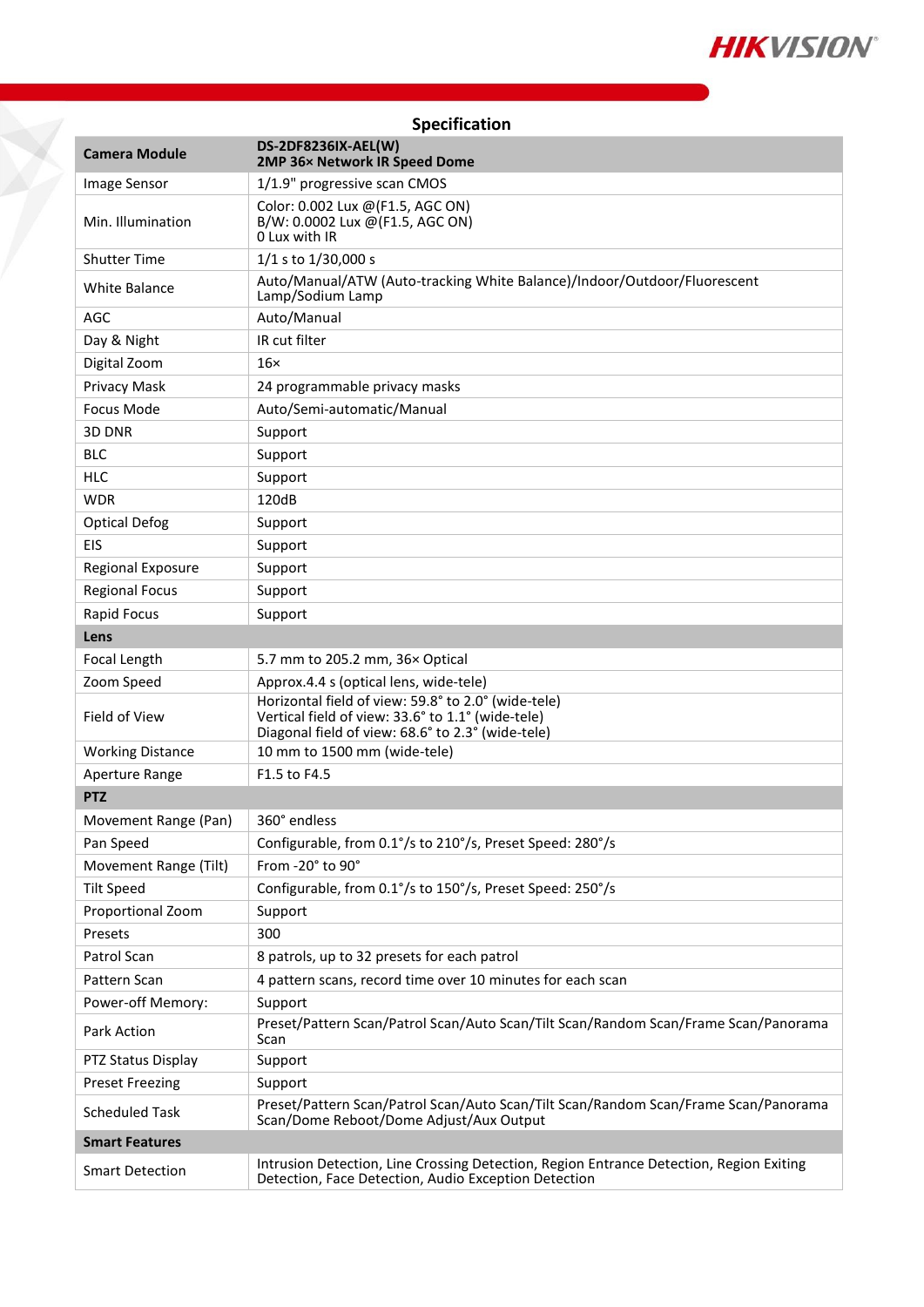

| <b>Smart Tracking</b>      | Manual Tracking, Auto Tracking, Event Tracking                                                                                                                                                       |  |  |  |
|----------------------------|------------------------------------------------------------------------------------------------------------------------------------------------------------------------------------------------------|--|--|--|
| <b>Smart Record</b>        | ANR (Automatic Network Replenishment), Dual-VCA                                                                                                                                                      |  |  |  |
| <b>IR</b>                  |                                                                                                                                                                                                      |  |  |  |
| IR Distance                | 200 m                                                                                                                                                                                                |  |  |  |
| Smart IR                   | Support                                                                                                                                                                                              |  |  |  |
| <b>Network</b>             |                                                                                                                                                                                                      |  |  |  |
| Max. Resolution            | $1920 \times 1080$                                                                                                                                                                                   |  |  |  |
| Main Stream                | 50Hz: 25fps (1920 × 1080, 1280 × 960, 1280 × 720)<br>50fps (1920 × 1080, 1280 × 960, 1280 × 720)<br>60Hz: 30fps (1920 × 1080, 1280 × 960, 1280 × 720)<br>60fps (1920 × 1080, 1280 × 960, 1280 × 720) |  |  |  |
| Sub-Stream                 | 50Hz: 25fps (704 × 576, 640 × 480, 352 × 288)<br>60Hz: 30fps (704 $\times$ 480, 640 $\times$ 480, 352 $\times$ 240)                                                                                  |  |  |  |
| Third Stream               | 50Hz: 25fps (1920 × 1080, 1280 × 960, 1280 × 720, 704 × 576, 640 × 480, 352 × 288)<br>60Hz: 30fps (1920 × 1080, 1280 × 960, 1280 × 720, 704 × 480, 640 × 480, 352 × 240)                             |  |  |  |
| ROI                        | Support                                                                                                                                                                                              |  |  |  |
| <b>SVC</b>                 | Support                                                                                                                                                                                              |  |  |  |
| Video Compression          | Main Stream: H.265+/H.265/H.264+/H.264<br>Sub-Stream: H.265/H.264/MJPEG<br>Third Stream: H.265/H.264/MJPEG<br>H.264 with Baseline/Main/High Profile                                                  |  |  |  |
| Audio compression          | G.711alaw/G.711ulaw/G.722.1/G.726/MP2L2/PCM                                                                                                                                                          |  |  |  |
| Protocols                  | IPv4/IPv6, HTTP, HTTPS, 802.1x, Qos, FTP, SMTP, UPnP, SNMP, DNS, DDNS, NTP, RTSP,<br>RTCP, RTP, TCP/IP, DHCP, PPPoE, Bonjour                                                                         |  |  |  |
| Simultaneous Live View     | Up to 20 channels                                                                                                                                                                                    |  |  |  |
| User/Host                  | Up to 32 users<br>3 levels: Administrator, Operator and User                                                                                                                                         |  |  |  |
| <b>Security Measures</b>   | User authentication (ID and PW), Host authentication (MAC address); HTTPS encryption;<br>IEEE 802.1x port-based network access control; IP address filtering                                         |  |  |  |
| <b>System Integration</b>  |                                                                                                                                                                                                      |  |  |  |
| Alarm Input/Output         | 7-ch alarm input and 2-ch alarm output                                                                                                                                                               |  |  |  |
| Alarm Linkage              | Alarm actions, such as Preset, Patrol Scan, Pattern Scan, Memory Card Video Record,<br>Trigger Recording, Notify Surveillance Center, Upload to FTP/Memory Card/NAS, Send<br>Email, etc.             |  |  |  |
|                            |                                                                                                                                                                                                      |  |  |  |
| Audio Input/Output         | 1-ch audio input and 1-ch audio output                                                                                                                                                               |  |  |  |
| Network Interface          | 1 RJ45 10 M/100 M Ethernet Interface; Hi-PoE                                                                                                                                                         |  |  |  |
| <b>CVBS</b>                | Support                                                                                                                                                                                              |  |  |  |
| RS-485                     | HIKVISION, Pelco-P, Pelco-D, self-adaptive                                                                                                                                                           |  |  |  |
| Storage                    | Built-in memory card slot, support Micro SD/SDHC/SDXC, up to 256 GB; NAS (NPS, SMB/<br>CIPS), ANR                                                                                                    |  |  |  |
| API                        | Open-ended, support ONVIF, and CGI, support HIKVISION SDK and Third-Party<br>Management Platform                                                                                                     |  |  |  |
| Client                     | iVMS-4200, iVMS-4500, iVMS-5200, Hik-Connect                                                                                                                                                         |  |  |  |
| Web Browser                | IE7+, Chrome18-42, Firefox5.0+, Safari5.02+                                                                                                                                                          |  |  |  |
| General                    |                                                                                                                                                                                                      |  |  |  |
| Power                      | 24 VAC (Max. 60 W)<br>Hi-PoE (Max. 50 W)                                                                                                                                                             |  |  |  |
| <b>Working Temperature</b> | Outdoor: -40°C to 65°C (-40°F to 149°F)                                                                                                                                                              |  |  |  |
| <b>Working Humidity</b>    | $\leq 90\%$                                                                                                                                                                                          |  |  |  |
| Protection Level           | IP66 Standard, IK10 (only supported by camera without wiper), TVS 6,000V Lightning<br>Protection, Surge Protection and Voltage Transient Protection                                                  |  |  |  |
| Dimensions<br>Weight       | $\Phi$ 266.6 mm × 410 mm ( $\Phi$ 10.50" × 16.14")<br>Approx. 8 kg (17.64 lb)                                                                                                                        |  |  |  |

 $\bigtimes$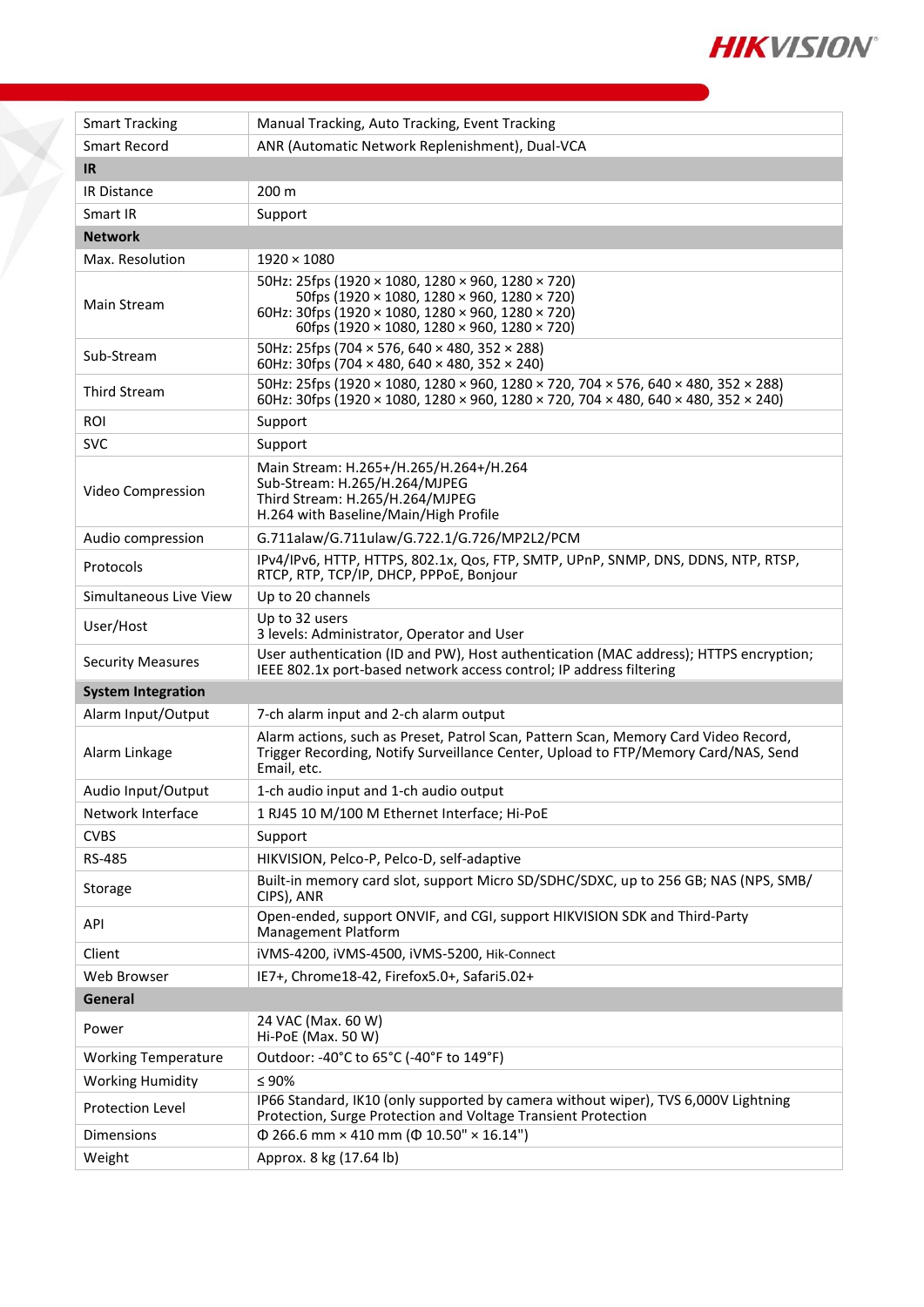

### **Order Model**

DS-2DF8236IX-AEL, without wiper, 24 VAC & Hi-PoE DS-2DF8236IX-AELW, with wiper, 24 VAC & Hi-PoE

#### **Dimensions**







Unit: mm